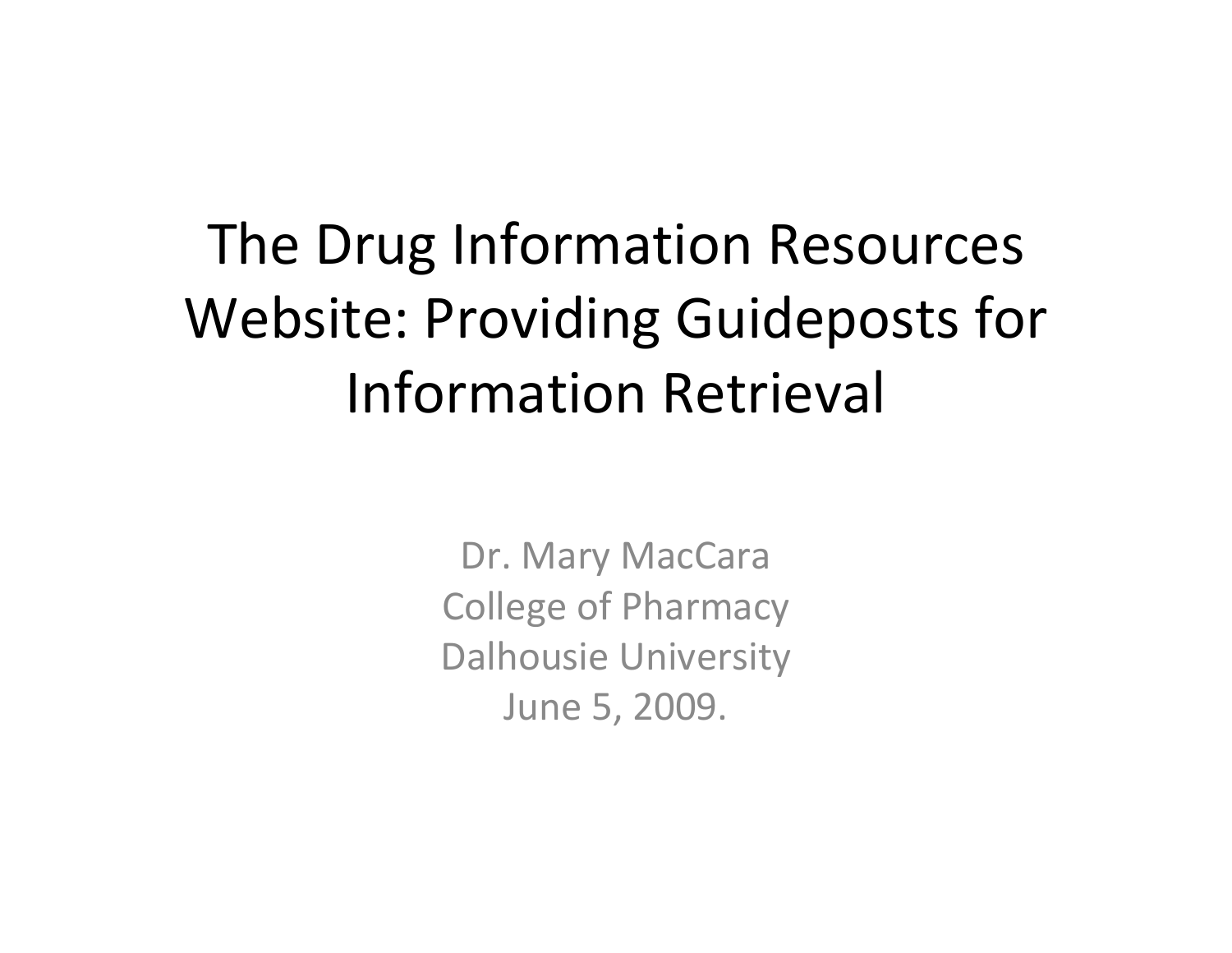## CPhA: Pharmacist Prescribing

• "As the most accessible healthcare professional, pharmacists are well positioned to be the primary provider of drug‐related information and care to the Canadian public."

CPhA: Expanding the Role of Pharmacists, April 2008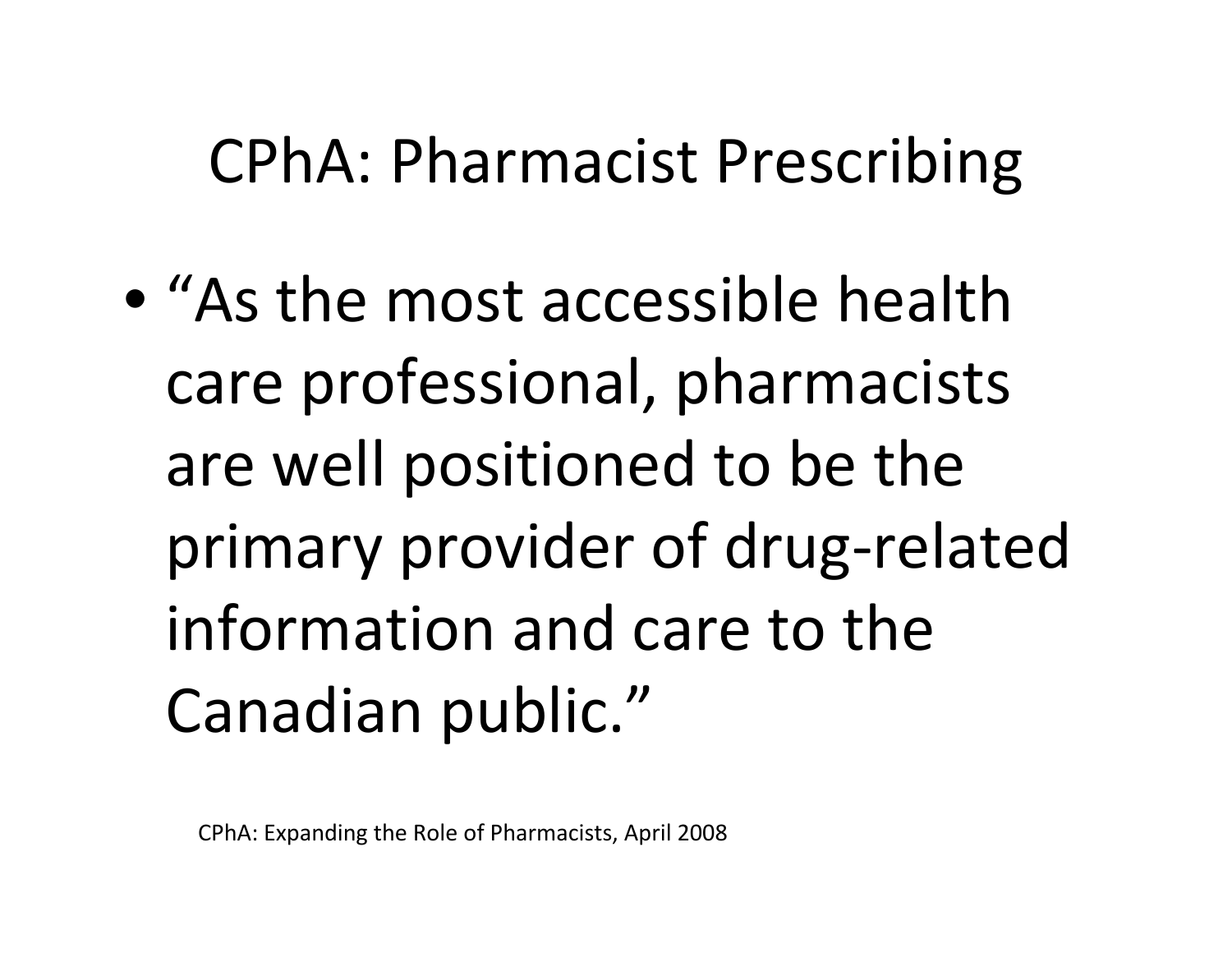## AFPC Educational Outcomes

- Baccalaureate
- Outcome #3: Provide Drug and Drug Use information and Recommendations
- Outcome #4: Educate about Drugs, Drug Use and Health Promotion
- Entry‐Level Pharm D

Specific Outcome #3: Provide Drug Information, Educate about Drugs and Promote Health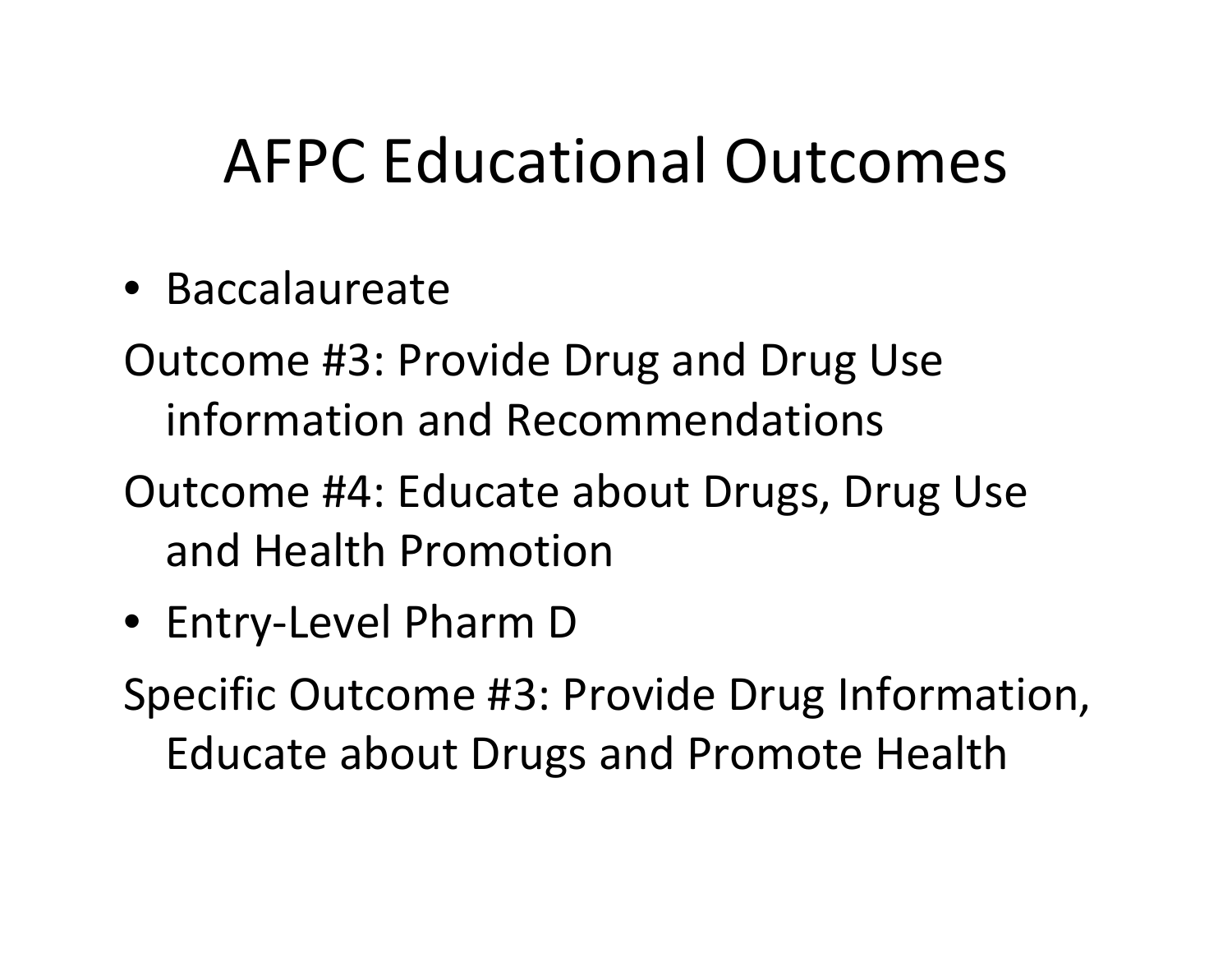• What are we doing to help our students become the primary provider of drug‐related information?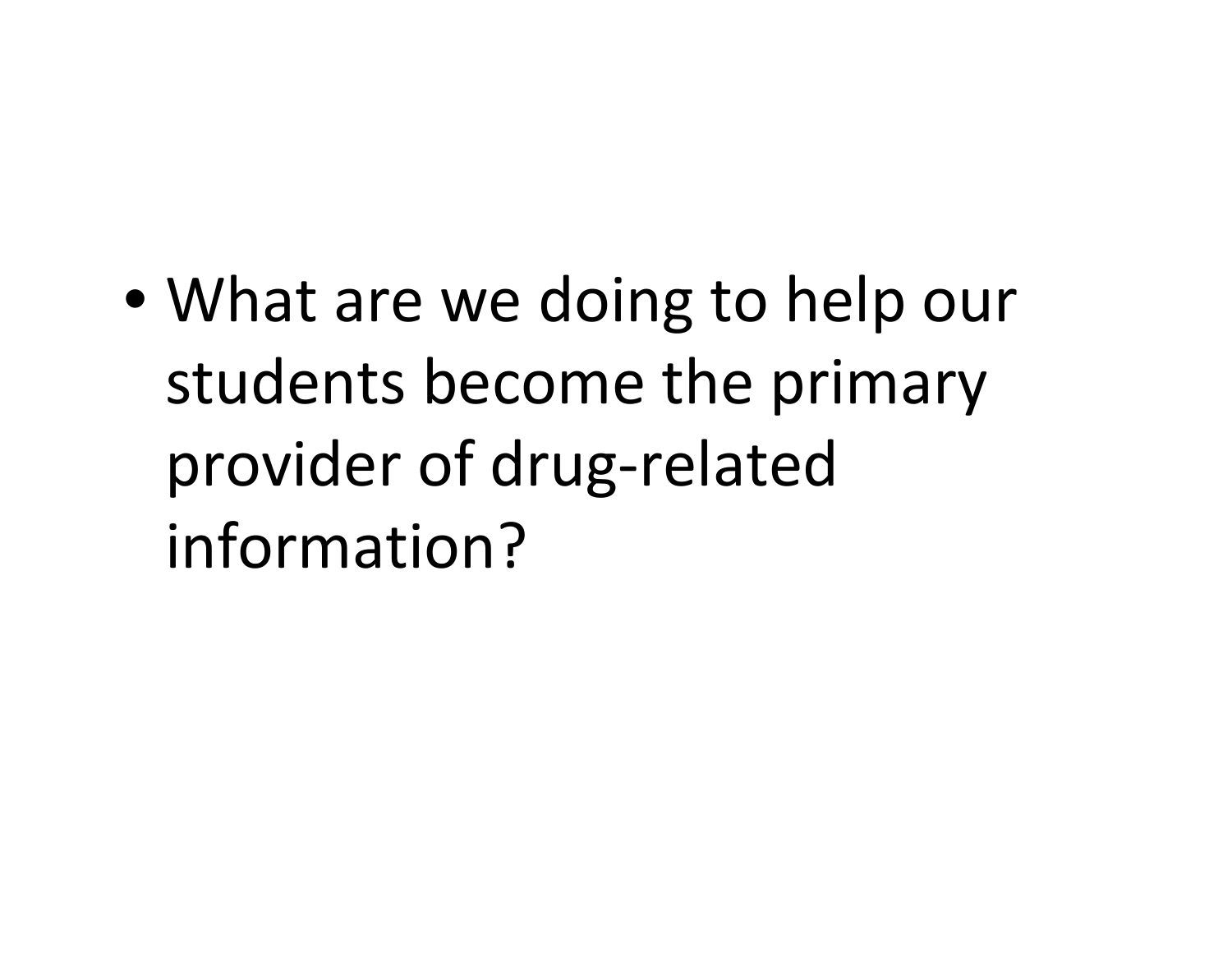

College of Pharmacy

Drug Information Resources

### DIR.Pharmacy.Dal.Ca

#### 5968 COLLEGE ST, HALIFAX, NOVA SCOTIA, B3H 3J5 | 494-2378

#### DIR TABLE OF CONTENTS

#### **ACKNOWLEDGEMENTS**

ADVERTISING POLICY

AUTHORS AND AFFILIATIONS.

CONTACT US

PRIVACY POLICY

**PURPOSE** 

READY REFERENCES

**Related Pages:** 

College of Pharmacy PharmX (Dal Students)

### **DRUG INFORMATION RESOURCES**

### **A Guide for Pharmacists**



Reference resources useful to pharmacists are organized under the categories below. These resources (websites, texts, journal articles, etc.) were selected by the authors or by pharmacists and/or health professionals who have expertise in specialty areas. Some categories feature PubMed Dynamic Searches which provide a shortcut to finding current journal articles.

This site was developed and is maintained at the College of Pharmacy, Faculty of Health. Professions, Dalhousie University, Halifax, Nova Scotia, Canada. To learn more about the authors and our affiliations please click here.

### Browse the categories A to Z:

UVWXYZ  $\mathsf{P}$ 'S R. в D Ε G М N О Q Н

### A

• Adverse Drug Reactions

subject or person

Search dal.ca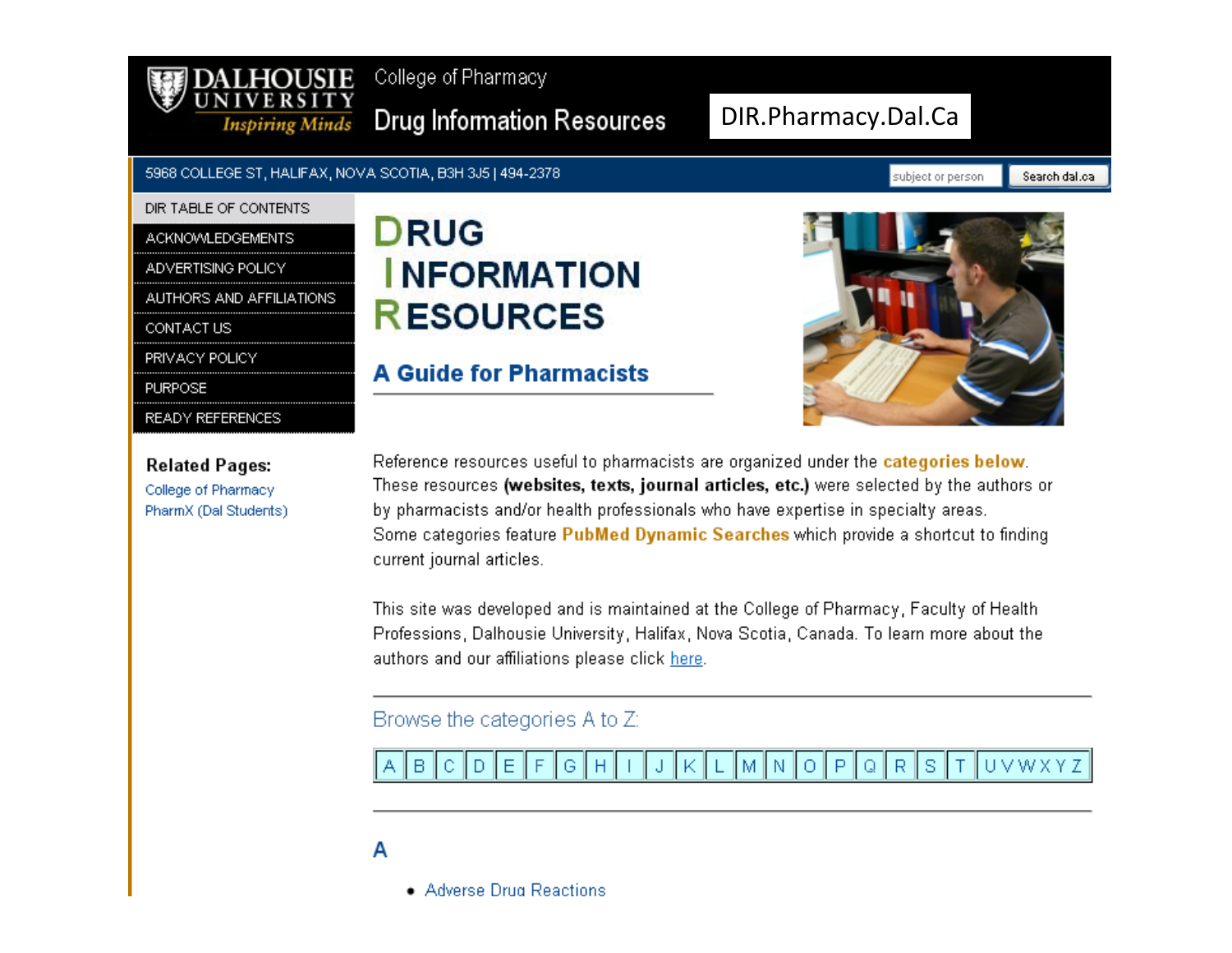# DIR: Approximately 60 Categories

- **Drugs** 
	- Drug Monographs
	- Adverse Effects
	- Drug Interactions
	- Drug Identification
	- etc.
- Health/Disease States
	- Dermatological Conditions Renal Disease: Drug Induced Hepatic Disease: Drug Induced Pregnancy and Lactation
		- etc.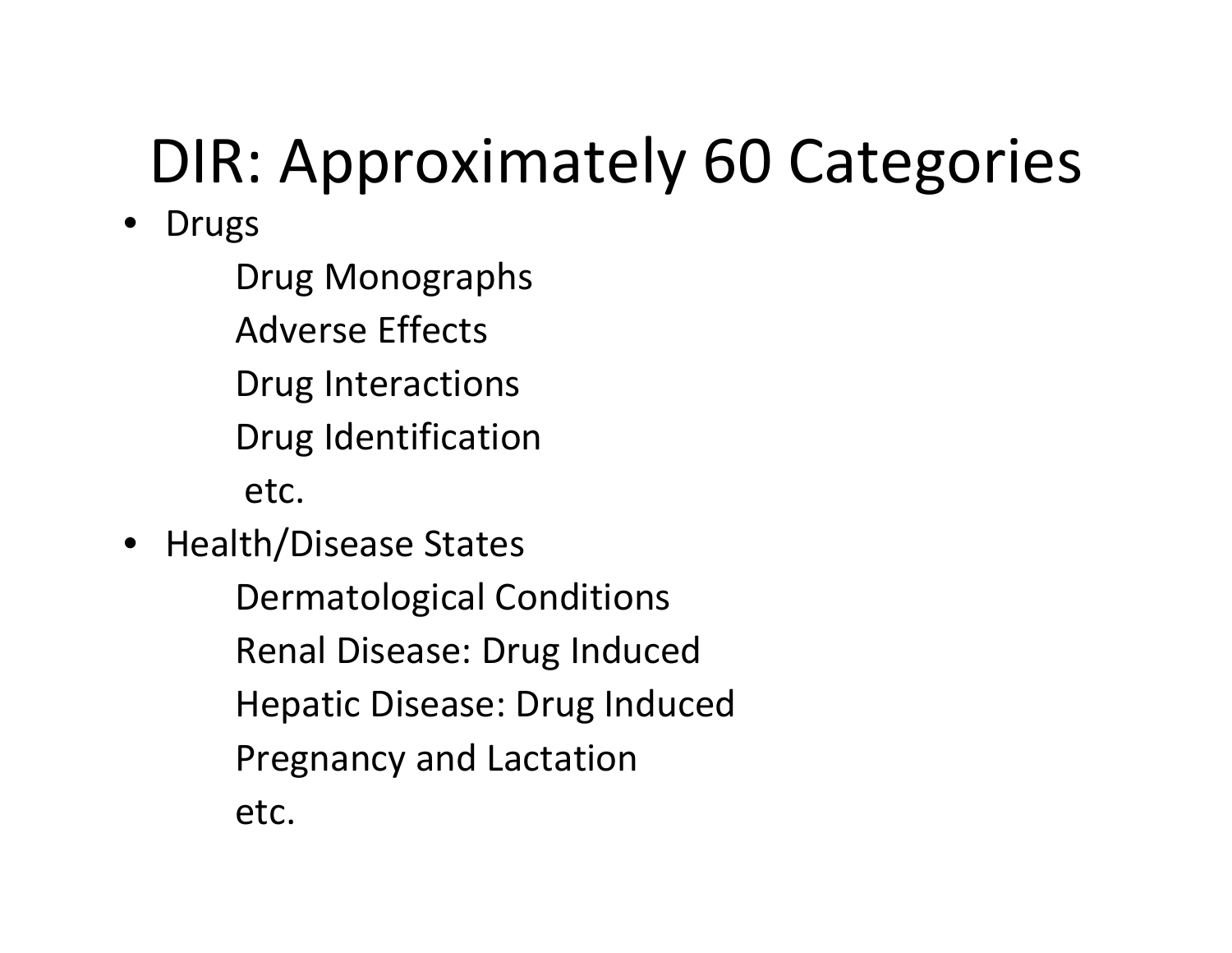# DIR: Approximately 60 Categories

• Pharmacy‐Related Topics

Compounding Patient Counseling Pharmaceutical Policy

**Travel** 

etc.

- Canadian Content Pharmacy Education
	- Professional Organizations

etc.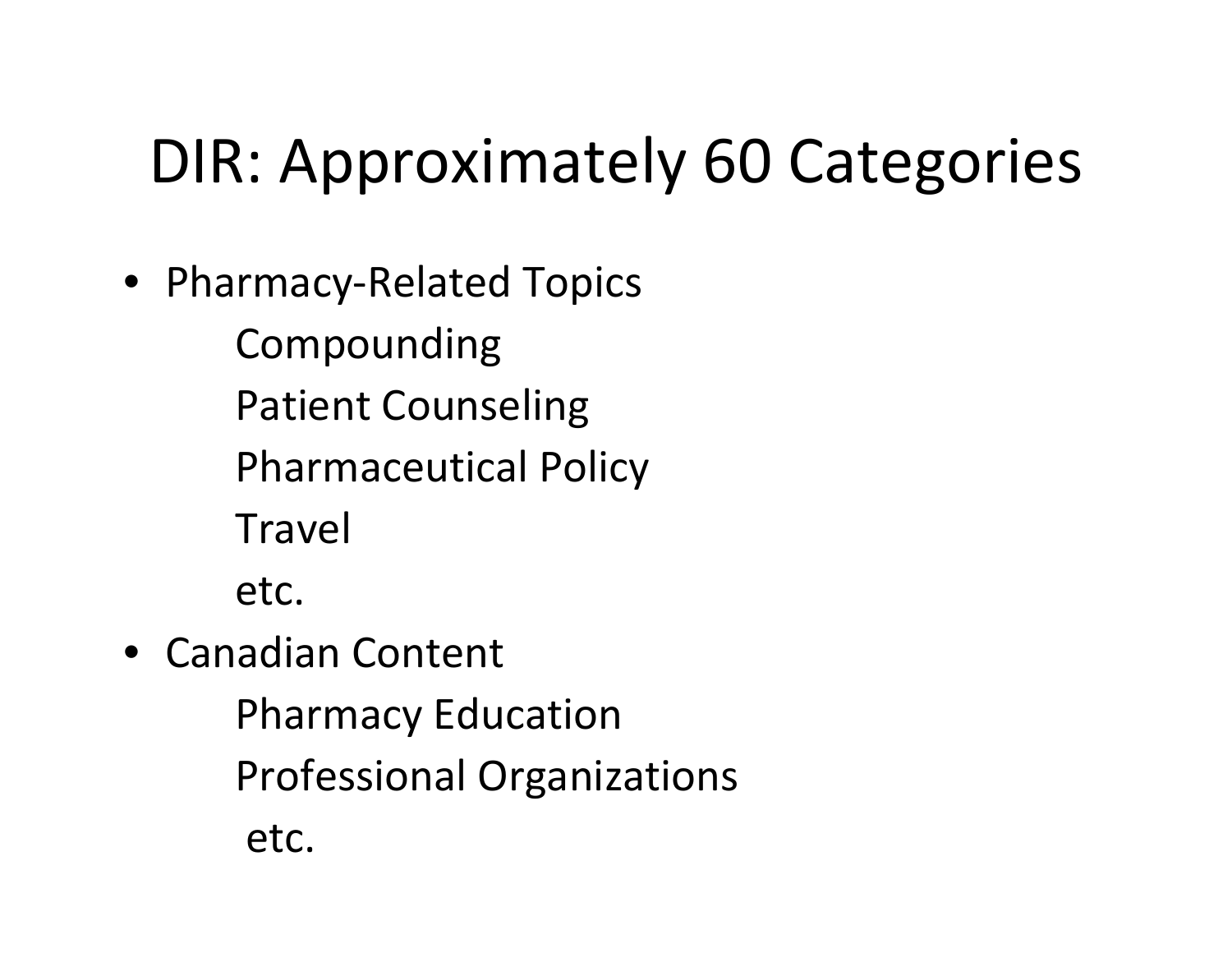# Categories Used Most Frequently

- Compounding
- Drug Interactions
- Canadian Content
- Pharmacokinetics/Biopharmaceutics/Pharmaceutics
- Renal Disease: Drug Dosing and Drug‐induced Nephrotoxicity
- Identification of Drugs/Drug Nomenclature
- Patient Counseling
- Pharmaceutical Care
- Veterinary Medicine
- Compatibility and Stability of Parenterals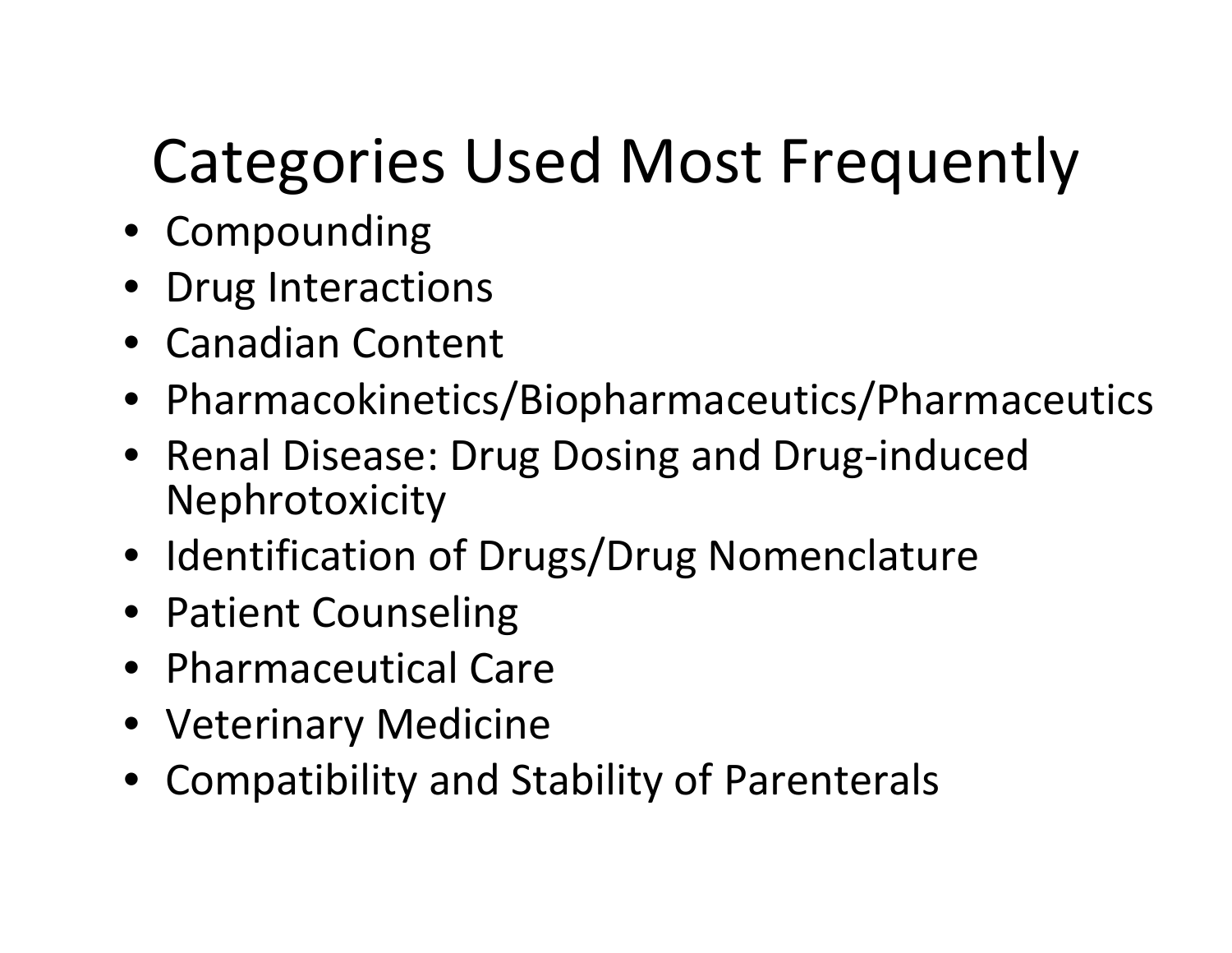### Features

- Listings of:
	- Websites
	- Texts
	- Journal Articles
	- PubMed Dynamic Searches
- Content Review
- HON Guidelines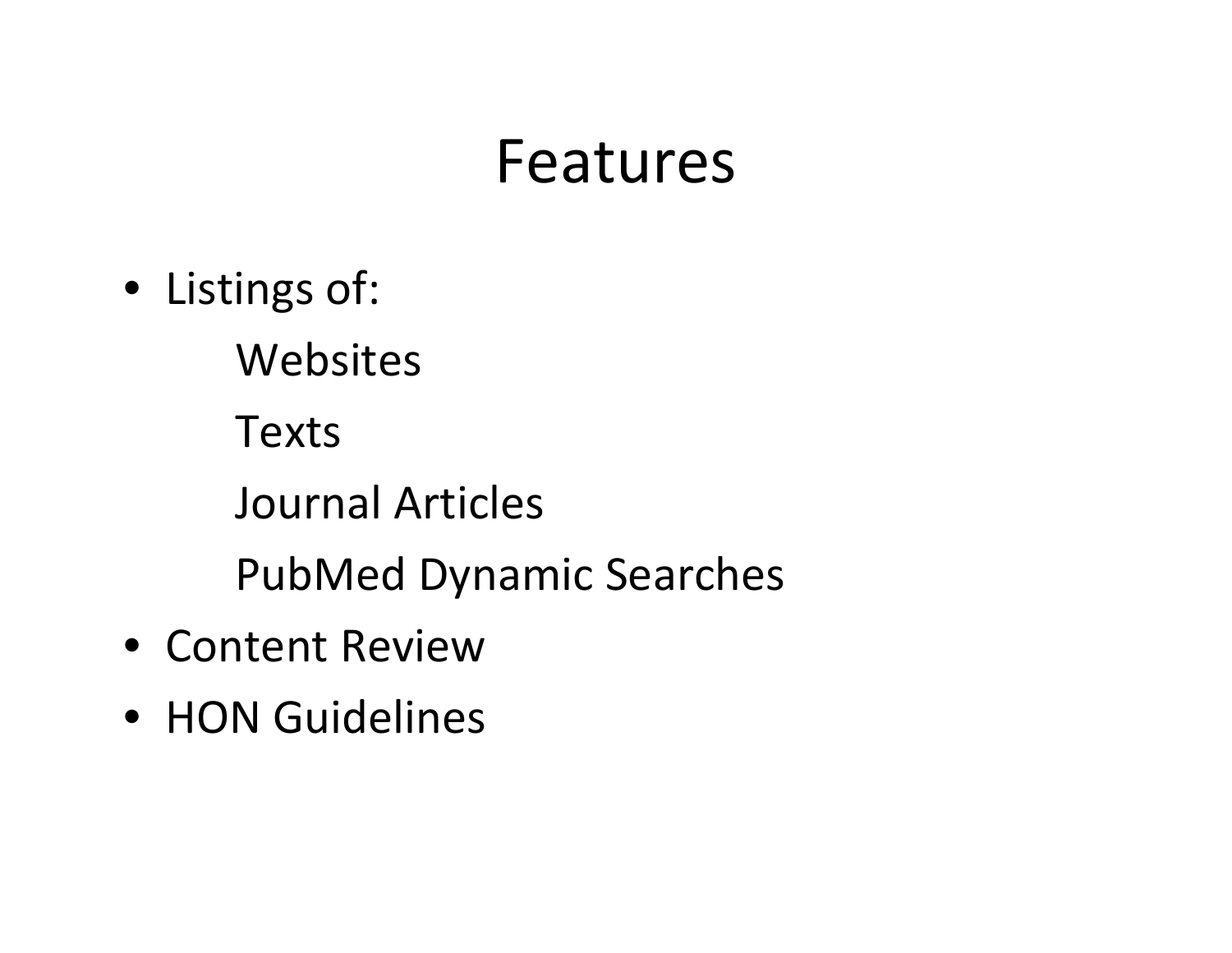## Not just for Dalhousie Pharmacy Students …

Linked by:

- Pharmacy Faculties in Canada and USA
- University Libraries
- Professional Pharmacy Organizations
- Health Organizations

Listed by:

• AACP: *Basic Resources for Pharmaceutical Education*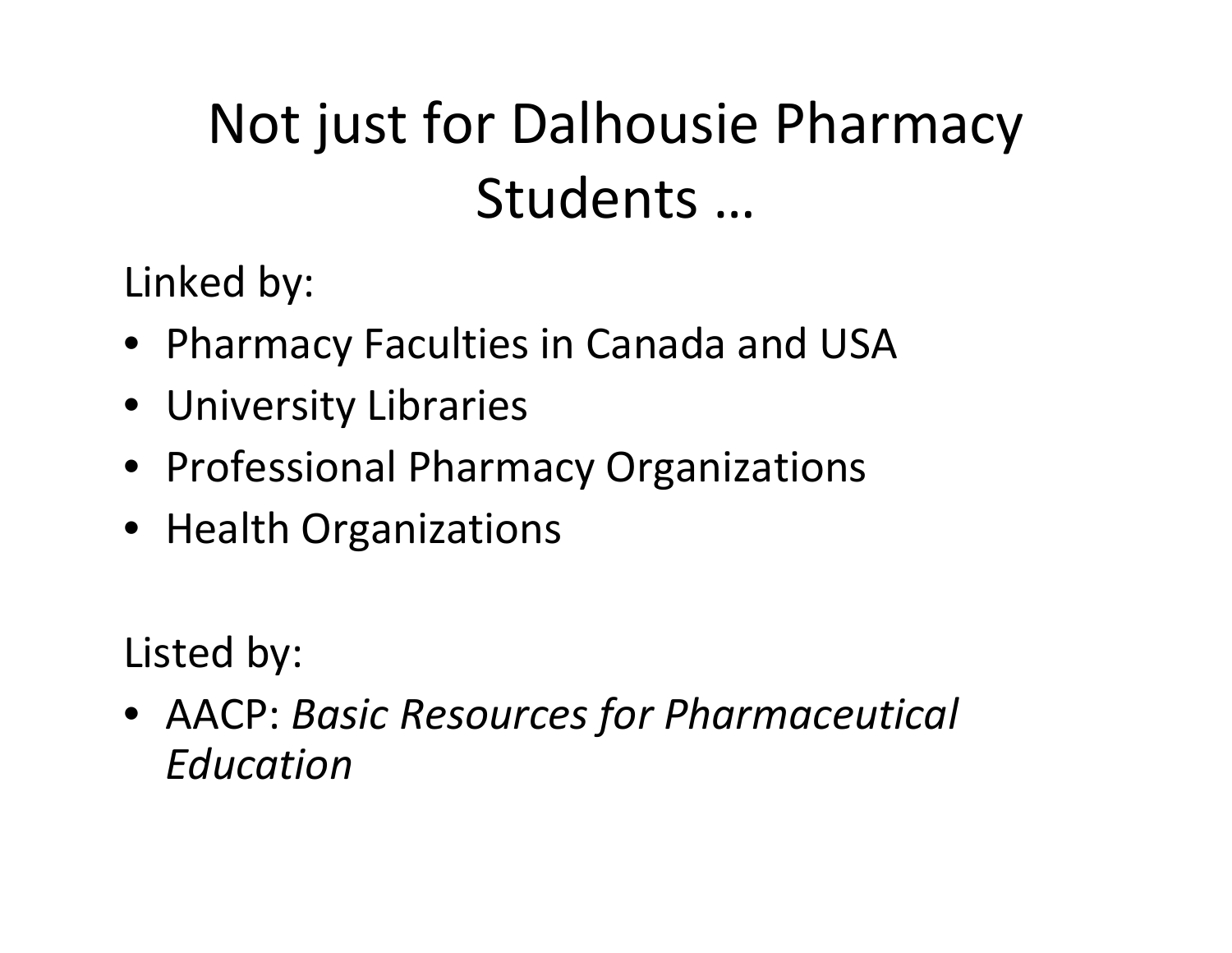#### **Map Overlay**



5,017 visits came from 108 countries/territories

Over 5000 "hits" per month: 51% Canada; 22% USA

Visitors from >100 Countries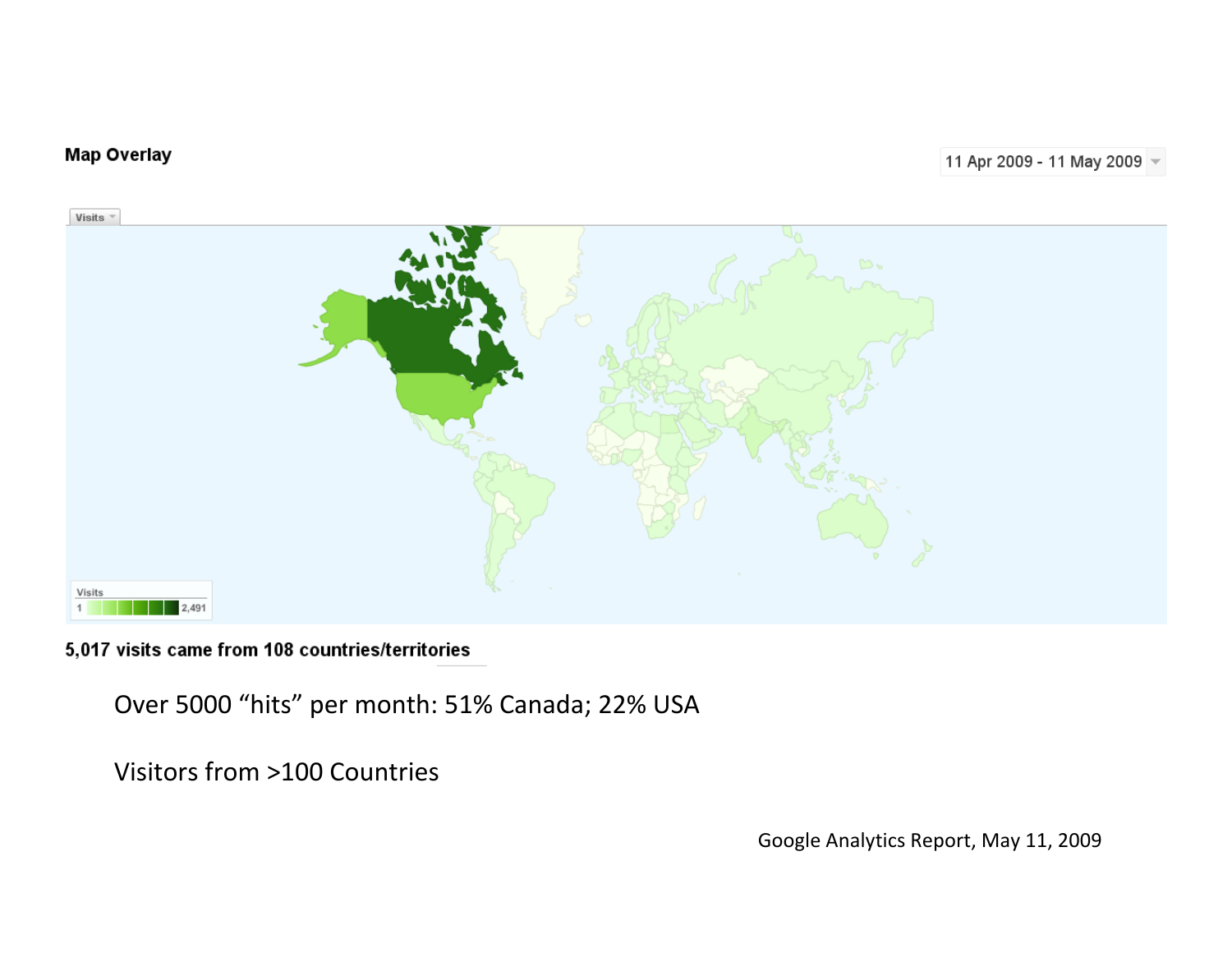

"a five‐star guide to internet sites"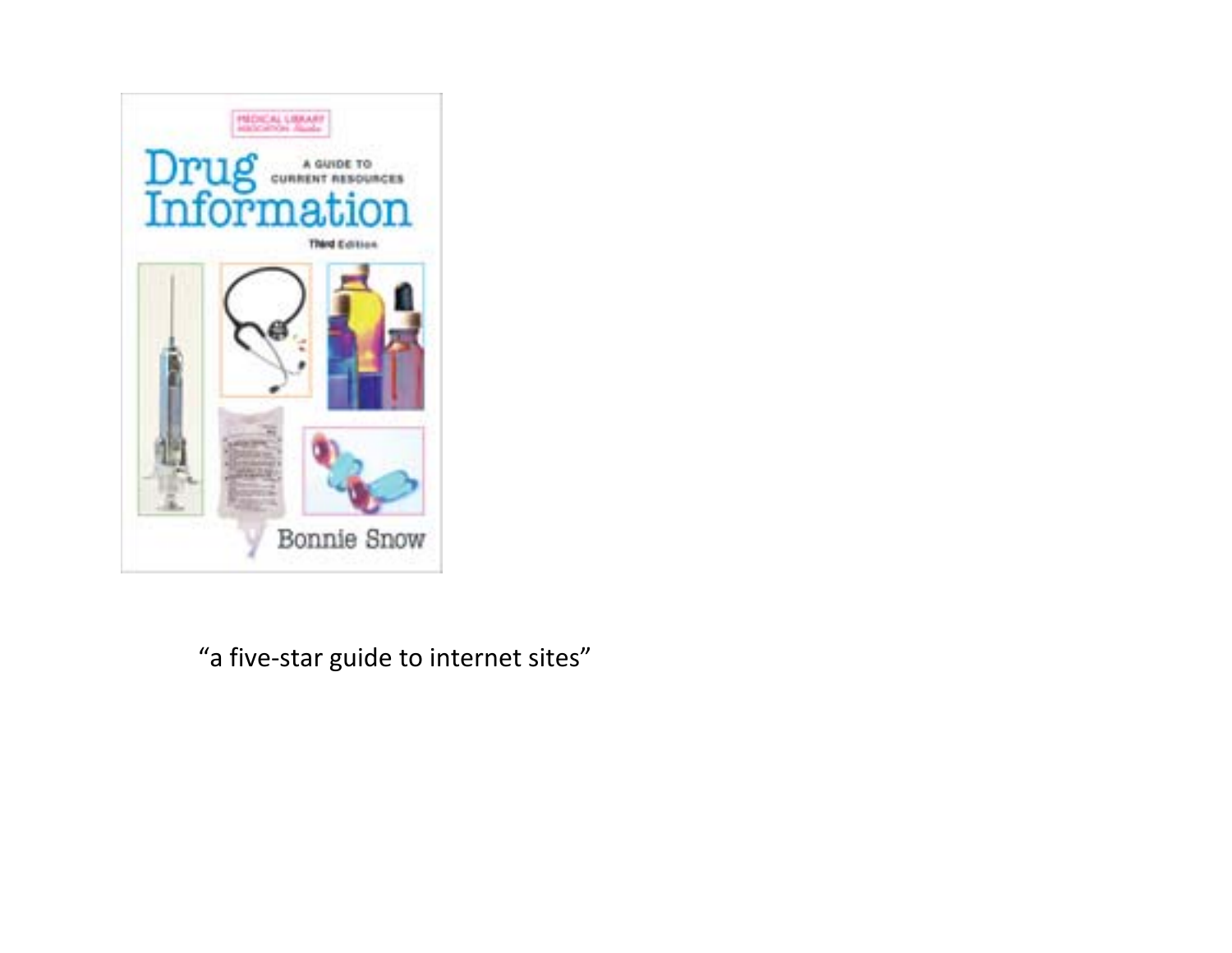# Acknowledgements

- Elizabeth Foy
- Mark Chambers, Greg Burke, Jeff Nicholson, Jeff Boutilier, Angela Walsh, Tiffany Hodder Savary, Harold Boudreau, Stephanie Campbell, Christopher Daley, Sarah Woodworth and Jacqueline Bower
- Ryan Savary
- 35 Counsultants